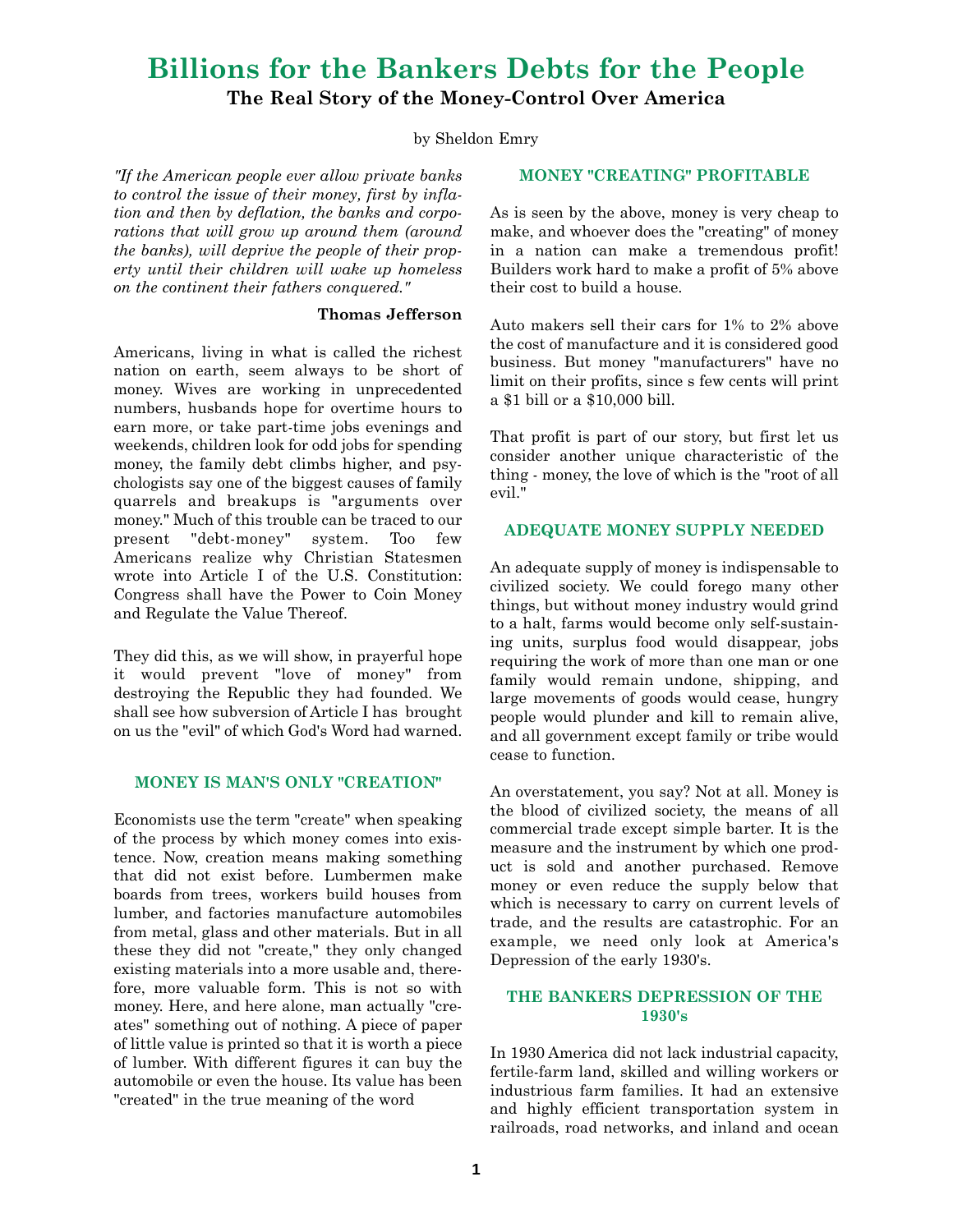waterways. Communications between regions and localities were the best in the world, utilizing telephone, teletype, radio, and a well-operated government mail system. No war had ravaged the cities or the countryside, no pestilence weakened the population, nor had famine stalked the land. The United States of America in 1930 lacked only one thing: an adequate supply of money to carry on trade and commerce. In the early 1930's, Bankers, the only source of new money and credit, deliberately refused loans to industries, stores and farms.

Payments on existing loans were required however, and money rapidly disappeared from circulation. Goods were available to be purchased, jobs waiting to be done, but the lack of money brought the nation to a standstill. By this simple ploy America was put in a "depression" and the greedy Bankers took possession of hundreds of thousands of farms, homes, and business properties. The people were told, "times are hard," and "money is short." Not understanding the system, they were cruelly robbed of their earnings, their savings, and their property.

## **MONEY FOR PEACE? NO! MONEY FOR WAR? YES!**

World War II ended the "depression." The same Bankers who in the early 30's had no loans for peacetime houses, food and clothing, suddenly had unlimited billions to lend for Army barracks, K-rations and uniforms! A nation that in 1934 couldn't produce food for sale, suddenly could produce bombs to send free to Germany and Japan! (More on this riddle later.)

With the sudden increase in money, people were hired, farms sold their produce, factories went to two shifts, mines re-opened, and "The Great Depression" was over! Some politicians were blamed for it and others took credit for ending it. The truth is the lack of money (caused by the Bankers) brought on the depression, and adequate money ended it. The people were never told that simple truth and in this article we will endeavor to show how these same Bankers who control our money and credit have used their control to plunder America and place us in bondage.

## **POWER TO COIN AND REGULATE MONEY**

When we can see the disastrous results of an artificially created shortage of money, we can better understand why out Founding Fathers, who understood both money and God's Laws, insisted on placing the power to "create" money and the power to control it ONLY in the hands of the Federal Congress. They believed that ALL citizens should share in the profits of its "creation" and therefore the national government must be the ONLY creator of money. They further believed that ALL citizens, of whatever State or Territory, or station in life would benefit by an adequate and stable currency and therefore, the national government must also be, by law, the ONLY controller of the value of money.

Since the Federal Congress was the only legislative body subject to all the citizens at the ballot box, it was, to their minds, the only safe depository of so much profit and so much power. They wrote it out in the simple, but all-inclusive: "Congress shall have the Power to Coin Money and Regulate the Value Thereof."

## **HOW THE PEOPLE LOST CONTROL TO THE FEDERAL RESERVE**

Instead of the Constitutional method of creating our money and putting it into circulation, we now have an entirely unconstitutional system. This has resulted in almost disastrous conditions, as we shall see.

Since our money was handled both legally and illegally before 1913, we shall consider only the years following 1913, since from that year on, ALL of our money has been created and issued by an illegal method that will eventually destroy the United States if it is not changed. Prior to 1913, America was a prosperous, powerful, and growing nation, at peace with its neighbors and the envy of the world. But - in December of 1913, Congress, with many members away for the Christmas holidays, passed what has since been known as the FEDERAL RESERVE ACT. (For the full story of how this infamous legislation was forced through our Congress, read Conquest or Consent, by W. B. Vennard). Omitting the burdensome details, it simply authorized the establishment of a Federal Reserve Corporation, with a Board of Directors (The Federal Reserve Board) to run it, and the United States was divided into 12 Federal Reserve "Districts."

This simple, but terrible, law completely removed from Congress the right to "create" money or to have any control over its "creation," and gave that function to the Federal Reserve Corporation. This was done with appropriate fanfare and propaganda that this would "remove money from politics" (they didn't say "and therefore from the people's control") and prevent "Boom and Bust" from hurting our citizens. The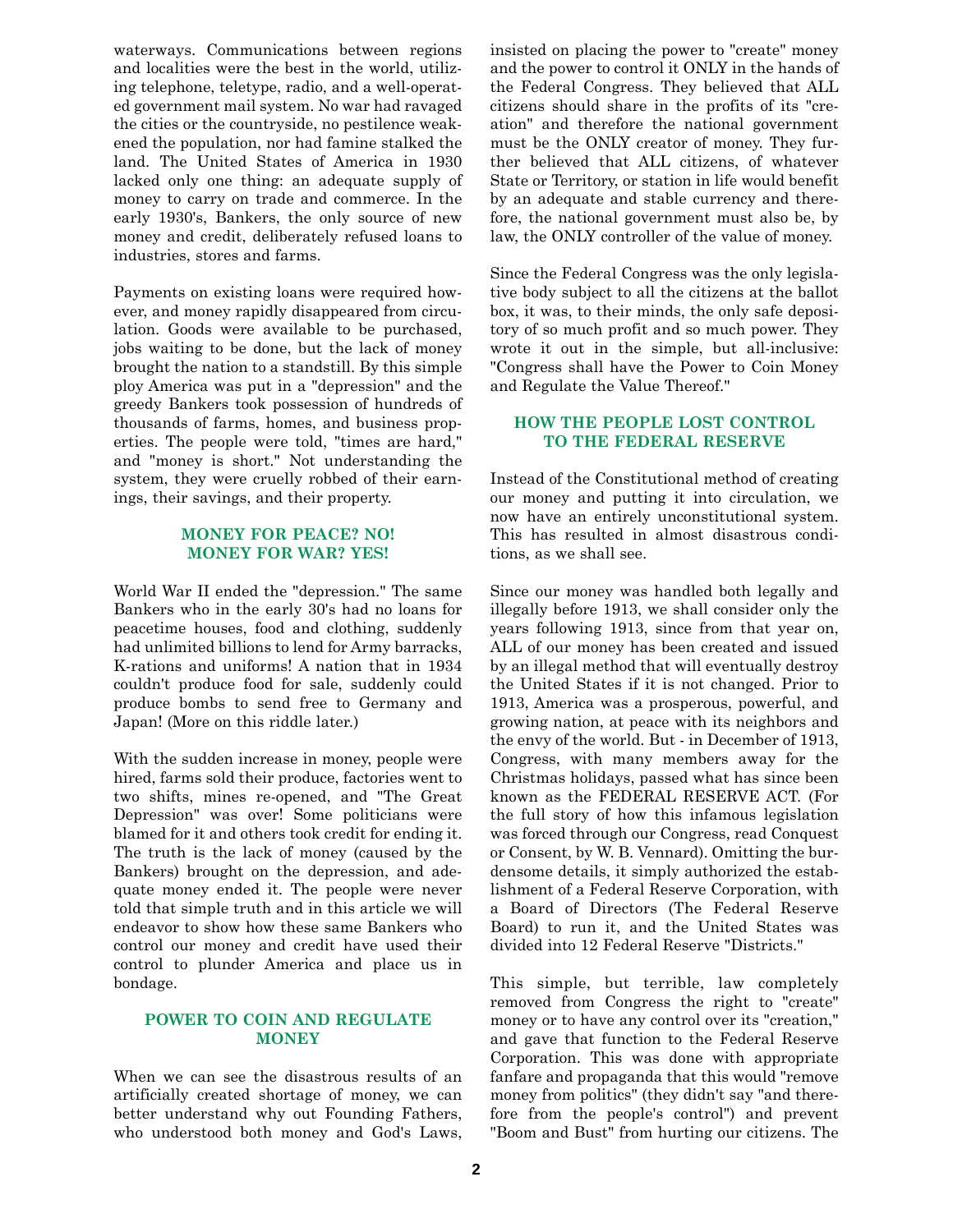people were not told then, and most still do not know today, that the Federal Reserve Corporation is a private corporation controlled by bankers and therefore is operated for the financial gain of the bankers over the people rather than for the good of the people. The word "Federal" was used only to deceive the people.

#### **MORE DISASTROUS THAN PEARL HARBOR**

Since that "day of infamy," more disastrous to us than Pearl Harbor, the small group of "privileged" people who lend us "our" money have accrued to themselves all of the profits of printing our money' - and more! Since 1913 they have "created" tens of billions of dollars in money and credit, which, as their own personal property, they then lend to our government and our people at interest. "The rich get richer and the poor get poorer" had become the secret policy of our National Government. An example of the process of "creation" and its conversion to people's "debt" will aid our understanding.

## **THEY PRINT IT — WE BORROW IT AND PAY THEM INTEREST**

We shall start with the need for money. The Federal Government, having spent more than it has taken from its citizens in taxes, needs, for the sake of illustration, \$1,000,000,000. Since it does not have the money, and Congress has given away its authority to "create" it, the Government must go the "creators" for the \$1 billion. But, the Federal Reserve, a private corporation, doesn't just give its money away! The Bankers are willing to deliver \$1,000,000,000 in money or credit to the Federal Government in exchange for the Government's agreement to pay it back - with interest! So Congress authorizes the Treasury Department to print \$1,000,000,000 in U.S. Bonds, which are then delivered to the Federal Reserve Bankers.

The Federal Reserve then pays the cost of printing the \$1,000,000,000 (about \$1,000) and makes the exchange. The Government then uses the money to pay its obligations. What are the results of this fantastic transaction? Well, \$1 billion in Government bills are paid all right, but the Government has now indebted the people to the Bankers for \$1 billion on which the people must pay interest! Tens of thousands of such transactions have taken place since 1913 so that by the 1980's, the U.S. Government is indebted. to the Bankers for over \$1,000,000,000,000 (trillion) on which the people pay over \$100 billion a year in interest alone with no hope of ever paying off the principal. Supposedly our children and following generations will pay forever and forever!

#### **AND THERE'S MORE**

You say, "This is terrible!" Yes, it is, but we have shown only part of the sordid story. Under this unholy system, those United States Bonds have now become "assets" of the Banks in the Reserve System which they then use as "reserves" to "create" more "credit" to lend. Current "reserve" requirements allow them to use that \$1 billion in bonds to "create" as much as \$15 billion in new "credit" to lend to States, Municipalities, to individuals and businesses. Added to the original \$1 billion, they could have \$16 billion of "created credit" out in loans paying them interest with their only cost being \$1,000 for printing the original \$1 billion! Since the U.S. Congress has not issued Constitutional money since 1863 (over 100 years), in order for the people to have money to carry on trade and commerce they are forced to borrow the "created credit" of the Monopoly Bankers and pay them usury-interest!

## **AND THERE'S STILL MORE**

In addition to the vast wealth drawn to them through this almost unlimited usury, the Bankers who control the money at the top are able to approve or disapprove large loans to large and successful corporations to the extent that refusal of a loan will bring about a reduction in the price that that Corporation's stock sells for on the market. After depressing the price, the Bankers' agents buy large blocks of the stock, after which the sometimes multi-million dollar loan is approved, the stock rises, and is then sold for a profit. In this manner billions of dollars are made with which to buy more stock. This practice is so refined today that the Federal Reserve Board need only announce to the newspapers an increase or decrease in their "rediscount rate" to send stocks up and down as they wish. Using this method since 1913, the Bankers and their agents have purchased secret or open control of almost every large corporation in America. Using that control, they then force the corporations to borrow huge sums from their banks so that corporation earnings are siphoned off in the form of interest to the banks. This leaves little as actual "profits" which can be paid as dividends and explains why stock prices are so depressed, while the banks reap billions in interest from corporate loans. In effect, the bankers get almost all of the profits, while individual stockholders are left holding the bag.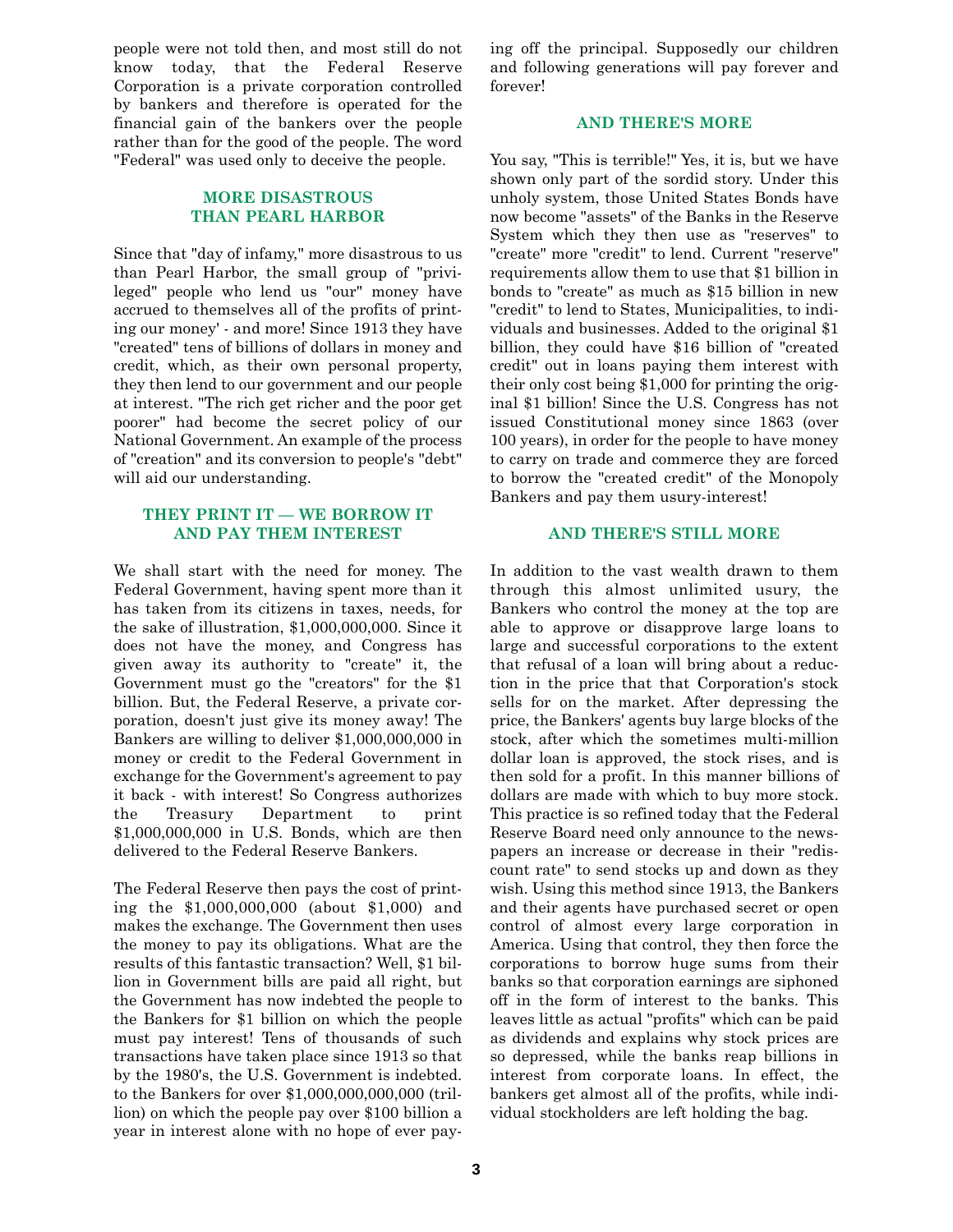The millions of working families of America are now indebted to the few thousand Banking Families for twice the assessed value of the entire United States. And these Banking Families obtained that debt against us for the cost of paper, ink, and bookkeeping!

## **THE INTEREST AMOUNT IS NEVER CREATED**

The only way new money (which is not true money, but is "credit" representing a debt), goes into circulation in America is when it is borrowed from Bankers. When the State and people borrow large sums, we seem to prosper. However, the Bankers "create" only the amount of the principal of each loan, never the extra amount needed to pay the interest. Therefore. the new money never equals the new debt added. The amounts needed to pay the interest on loans is not "created," and therefore does not exist!

Under this kind of a system, where new debt always exceeds the new money no matter how much or how little is borrowed, the total debt increasingly outstrips the amount of money available to pay the debt. The people can never, ever get out of debt!

An example will show the viciousness of this usury-debt system with its "built-in" shortage of money.

## **IF \$60,000 IS BORROWED, \$255,931.20 MUST BE PAID BACK**

When a citizen goes to a Banker to borrow \$60,000 to purchase a home or a farm, the Bank clerk has the borrower agree to pay back the loan plus interest. At 14% interest for 30 years, the Borrower must agree to pay \$710.92 per month for a total of \$255,931.20. The clerk then requires the citizen to assign to the Banker the right of ownership of the property if the Borrower does not make the required payments. The Bank clerk then gives the Borrower a \$60,000 check or a \$60,000 deposit slip crediting the Borrower's checking account with \$60,000.

The Borrower then writes checks to the builder, subcontractors, etc., who in turn write checks. \$60,000 of new "checkbook" money is thereby added to "money in circulation."

However, and this is the fatal flaw in a usury system, the only new money created and put into circulation is the amount of the loan, \$60,000. The money to pay the interest is NOT created, and therefore was NOT added to "money in circulation."

Even so, this Borrower (and those who follow him in ownership of the property) must earn and TAKE OUT OF CIRCULATION \$255,931, almost \$200,000 MORE than he put IN CIRCU-LATION when he borrowed the original \$60,000! (By the way, it is this interest which cheats all families out of nicer homes. It is not that they can't afford them; it is because the Banker's usury forces them to pay for 4 homes to get one!)

Every new loan puts the same process in operation. Each borrower adds a small sum to the total money supply when he borrows, but the payments on the loan (because of interest) then deduct a much LARGER sum from the total money supply.

There is therefore no way all debtors can pay off the money-lenders. As they pay the principal and interest, the money in circulation disappears. All they can do is struggle against each other, borrowing more and more from the money-lenders each generation. The moneylenders (Bankers), who produce nothing of value, slowly, then more rapidly, gain a death grip on the land, buildings, and present and future earnings of the whole working population. Proverbs 22:7 has come to pass in America. The borrowers have become the servants of the lenders. No wonder God Almighty forbids interest on loans.

## **SMALL LOANS DO THE SAME THING**

If you haven't quite grasped the impact of the above, let us consider a small auto loan for 3 years at 18% interest. Step 1: Citizen borrows \$5,000 and pays it into circulation (it goes to the dealer, factory, miner, etc.) and signs a note agreeing to pay the Banker \$6,500. Step 2: Citizen pays \$180 per month of his earnings to the Banker. In 3 years he will take OUT of circulation \$1,500 more than he put IN circulation.

Every loan of Banker "created" money (credit) causes the same thing to happen. Since this has happened millions of times since 1913 (and continues today), you can see why America has gone from a prosperous, debt-free nation to a debtridden nation where practically every home, farm and business is paying usury-tribute to some Banker. The usury-tribute to the Bankers on personal, local, State and Federal debt totals more than the combined earnings of 25% of the working people. Soon it will be 50% and continue up.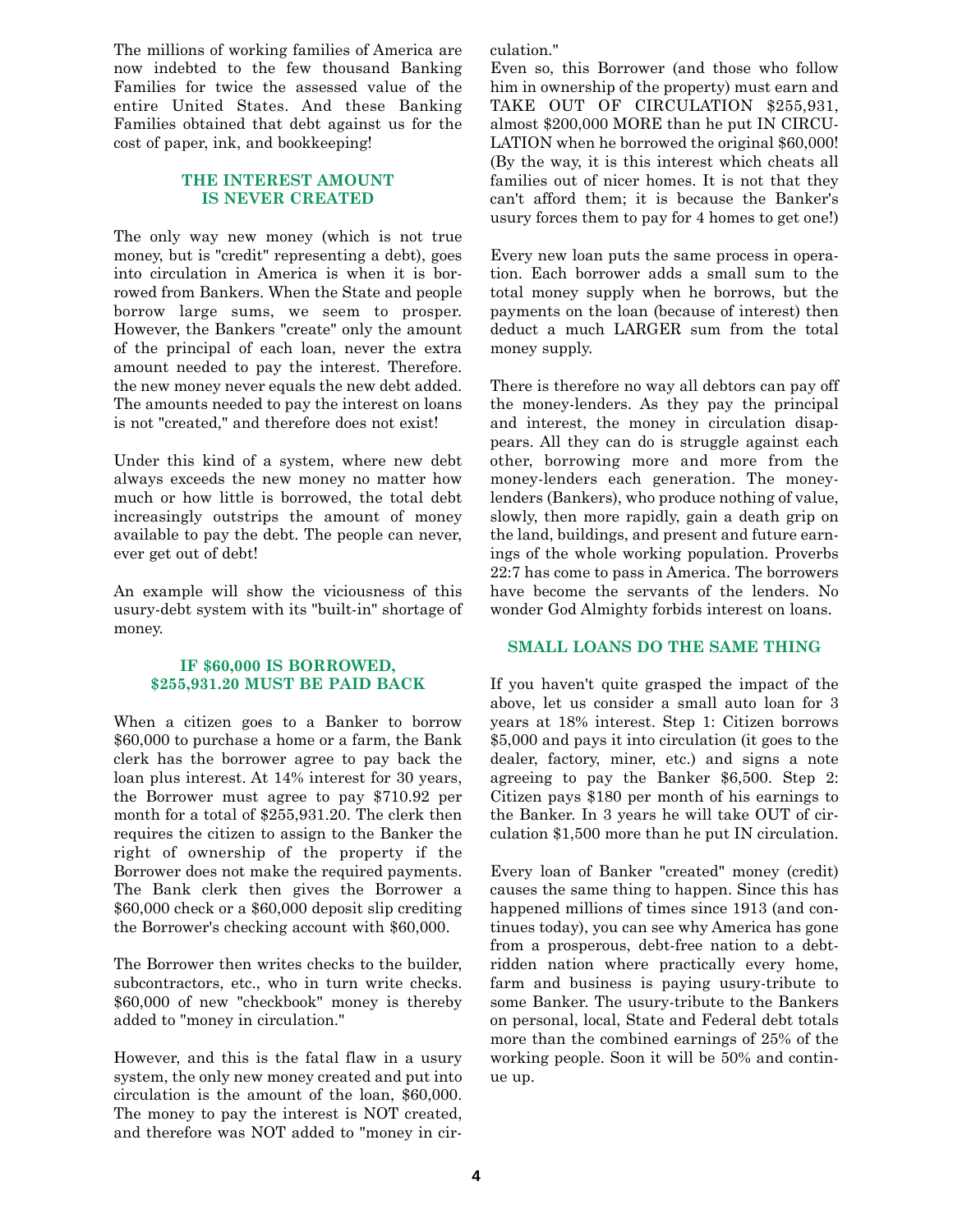## **THIS IS WHY BANKERS PROSPER IN GOOD TIMES OR BAD**

In the millions of transactions made each year like those above, little actual currency changes hands, nor is it necessary that it do so. 95% of all "cash" transactions in the U.S. are by check, so the Banker is perfectly safe in "creating" that socalled "loan" by writing the check or deposit slip, not against actual money, but AGAINST YOUR PROMISE TO PAY IT BACK! The cost to him is paper, ink and a few dollars in salaries and office costs for each transaction. It is "check-kiting" on an enormous scale. The profits increase rapidly, year after year, as shown below.

These are a few taken from Arizona newspapers in January, 1979.

Valley Bank posts 49% gain in profits

Gains of 49 percent in net income and 51 percent in operating income were posted last year by Valley National Bank.

Those gains brought net income to \$33,969,-000' in the year ended Dec..31 and operating income to \$34,459.000. The year before those totals were \$22,836.000 and \$22,807,000 respectively.

#### Bank's profits rise 21%

Arizona Bank announced on Monday it had achieved a 21.2 percent increase in net income in 1978 over 1977. On the basis of operating income, excluding the 1977 sale of the Arizona Bank Building for \$l,336,369, the bank said the increase was 43.9 percent.

Tostenrud said loans and deposits increased in the last year: Deposits 18.8 percent to \$1.353 billion and loans 21.9 percent to \$951 million.

### **THE COST TO YOU? EVENTUALLY, EVERYTHING!**

In 1910 the U.S. Federal debt was only \$1 billion, or \$12.40 per citizen. State and local debts were practically non-existent.

By 1920, after only 6 years of Federal Reserve shenanigans, the Federal debt had jumped to \$24 billion, or \$226 per person.

In 1960 the Federal debt reached \$284 billion, or \$1,575 per citizen and State and local debts were mushrooming.

By 1981 the Federal debt passed \$1 trillion and was growing exponentially as the Banker's tripled the interest rates. State and local debts are now MORE than the Federal, and with business and personal debts totaled over \$6 trillion, 3 times the value of all land and buildings in America.

If we signed over to the money-leaders all of America we would still owe them 2 more Americas (plus their usury, of course!)

However, they are too cunning to take title to everything. They will instead leave you with some "illusion of ownership" so you and your children will continue to work and pay the Bankers more of your earnings on ever-increasing debts. The "establishment" has captured our people with their ungodly system of usury and debt as certainly as if they had marched in with a uniformed army.

#### **FOR THE GAMBLERS AMONG MY READERS**

To grasp the truth that periodic withdrawal of money through interest payments will inexorably transfer all wealth in the nation to the receiver of interest, imagine yourself in a poker or dice game where everyone must buy the chips (the medium of exchange) from a "banker" who does not risk chips in the game, but watches the table and every hour reaches in and takes 10% to 15% of all the chips on the table. As the game goes on, the amount of chips in the possession of each player will go up and down with his "luck."

However, the TOTAL number of chips available to play the game (carry on trade and business) will decrease rapidly.

The game will get low on chips, and some will run out. If they want to continue to play, they must buy or borrow them from the "banker." The "banker" will sell (lend) them ONLY if the player signs a "mortgage" agreeing to give the "banker" some real property (car, home, farm, business, etc.) if he cannot make periodic payments to pay back all of the chips plus some EXTRA ones (interest). The payments must be made on time, whether he wins (makes a profit) or not.

It is easy to see that no matter how skillfully they play, eventually the "banker" will end up with all of his original chips back, and except for the very best players, the rest, if they stay in long enough, will lose to the "banker" their homes, their farms, their businesses, perhaps even their cars, watches, rings, and the shirts off their backs!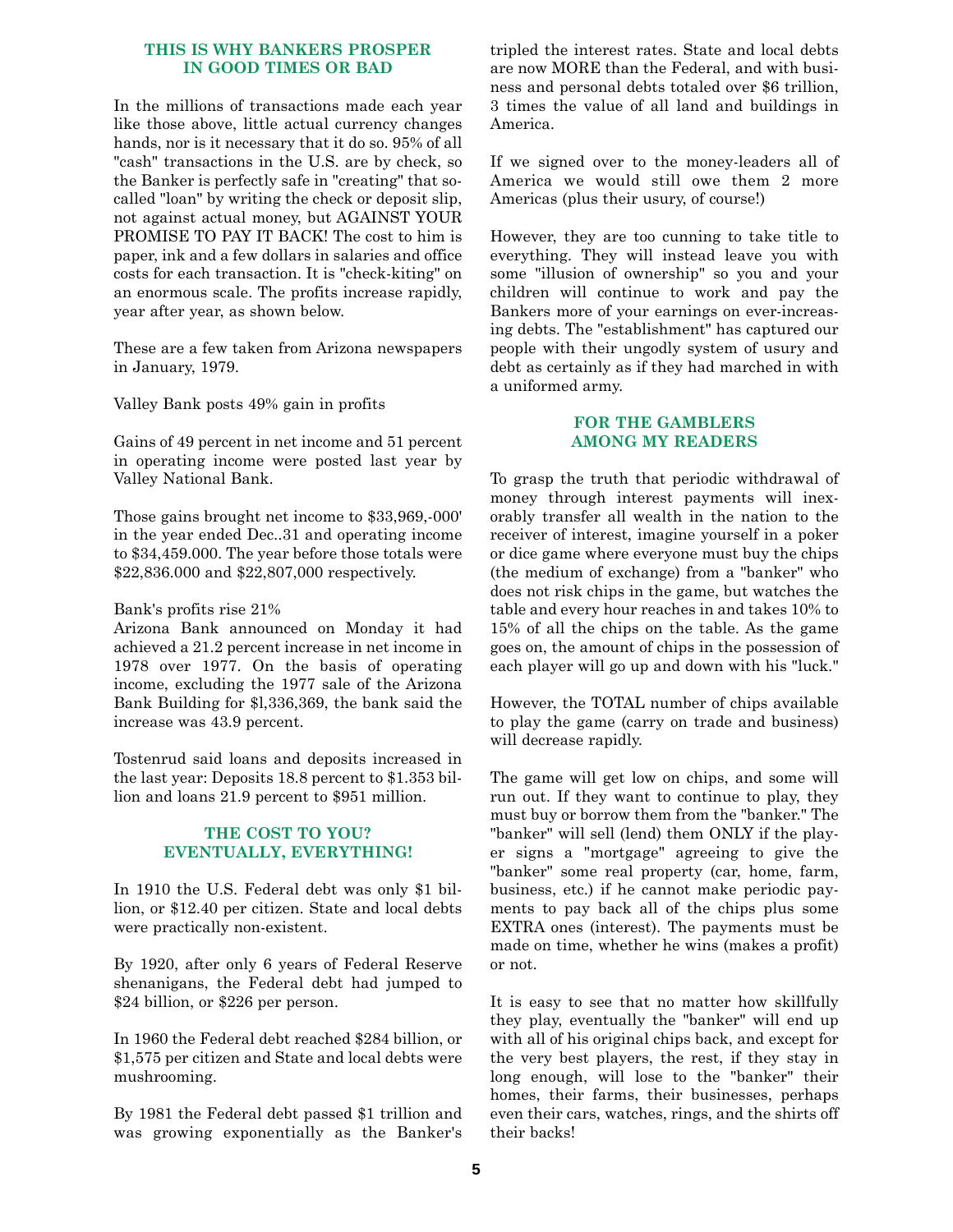Our real-life situation is MUCH WORSE than any poker game. In a poker game none is forced to go into debt, and anyone can quit at any time and keep whatever he still has. But in real life, even if we borrow little ourselves from the Bankers, the local, State, and Federal governments borrow billions in our name, squander it, then confiscate our earnings from us and pay it back to the Bankers with interest. We are forced to play the game, and none can leave except by death. We pay as long as we live, and our children pay after we die. If we cannot pay, the same government sends the police to take our property and give it to the Bankers. The Bankers risk nothing in the game; they just collect their percentage and "win it all." In Las Vegas and at other gambling centers, all games are "rigged" to pay the owner a percentage, and they rake in millions. The Federal Reserve Bankers' "game" is also rigged, and it pays off in billions!

In recent years Bankers added real "cards" to their 'game. "Credit" cards are promoted as a convenience and a great boon to trade. Actually, they are ingenious devices by which Bankers collect 2% to 5% of every retail sale from the seller and 18% interest from buyers. A real "stacked" deck!

#### **YES, IT'S POLITICAL, TOO!**

Democrat, Republican, and Independent voters who have wondered why politicians always spend more tax money than they take in should now see the reason. When they begin to study our "debt-money" system, they soon realize that these politicians are not the agents of the people but are the agents of the Bankers, for whom they plan ways to place the people further-in debt. It takes only a little imagination to see that if Congress had been "creating," and spending or issuing into circulation the necessary increase in the money supply, THERE WOULD BE NO NATIONAL DEBT, and the over \$4 Trillion of other debts would be practically non-existent. Since there would be no ORIGINAL cost of money except printing, and no CONTINUING costs such as interest, Federal taxes would be almost nil. Money, once in circulation, would remain their and go on serving its purpose as a medium of exchange for generation after generation and century after century, just as coins do now, with NO payments to the Bankers whatever!

### **MOUNTING DEBTS AND WARS**

But instead of peace and debt-free prosperity, we have ever-mounting debt and periodic wars. We as a people are now ruled by a system of Bankerowned Mammon that has usurped the mantle of government, disguised itself as our legitimate government, and set about to pauperize and control our people. It is now a centralized, all-powerful political apparatus whose main purposes are promoting war, spending the peoples' money, and propagandizing to perpetuate itself in power. Our two large political parties have become its servants, the various departments of government its spending agencies, and the Internal Revenue its collection agency.

Unknown to the people, it operates in close cooperation with similar apparatuses in other nations. which are also disguised as "governments." Some, we are told, are friends. Some, we are told, are enemies. "Enemies" are built up through international manipulations and used to frighten the American people into going billions of dollars more into debt to the Bankers for "military preparedness," "foreign aid to stop communism," "minority rights," etc. Citizens, deliberately confused by brainwashing propaganda, watch helplessly while our politicians give our food, goods, and money to Banker-controlled alien governments under the guise of "better relations" and "easing tensions." Our Banker-controlled government takes our finest and bravest sons and sends them into foreign wars with obsolete equipment and inadequate training, where tens of thousands are murdered, and hundreds of thousands are crippled. Other thousands are morally corrupted, addicted to drugs, and infected with venereal and other diseases, which they bring back to the United States. When the "war" is over, we have gained nothing, but we are scores of billions of dollars more in debt to the Bankers, which was the reason for the "war" in the first place!

#### **AND THERE'S MORE**

The profits from these massive debts have been used to erect a complete and almost hidden economic and political colossus over our nation. They keep telling us they are trying to do us "good," when in truth they work to bring harm and injury to our people. These would-be despots know it is easier to control and rob an ill, poorlyeducated and confused people than it is a healthy and intelligent population, so they deliberately prevent real cures for diseases, they degrade our educational systems, and they stir up social and racial unrest. For the same reason they favor drug use, alcohol, racial intermarriage, sexual promiscuity, abortion, pornography, and crime. Everything which debilitates the minds and bodies of the people is secretly encouraged, as it makes the people less able to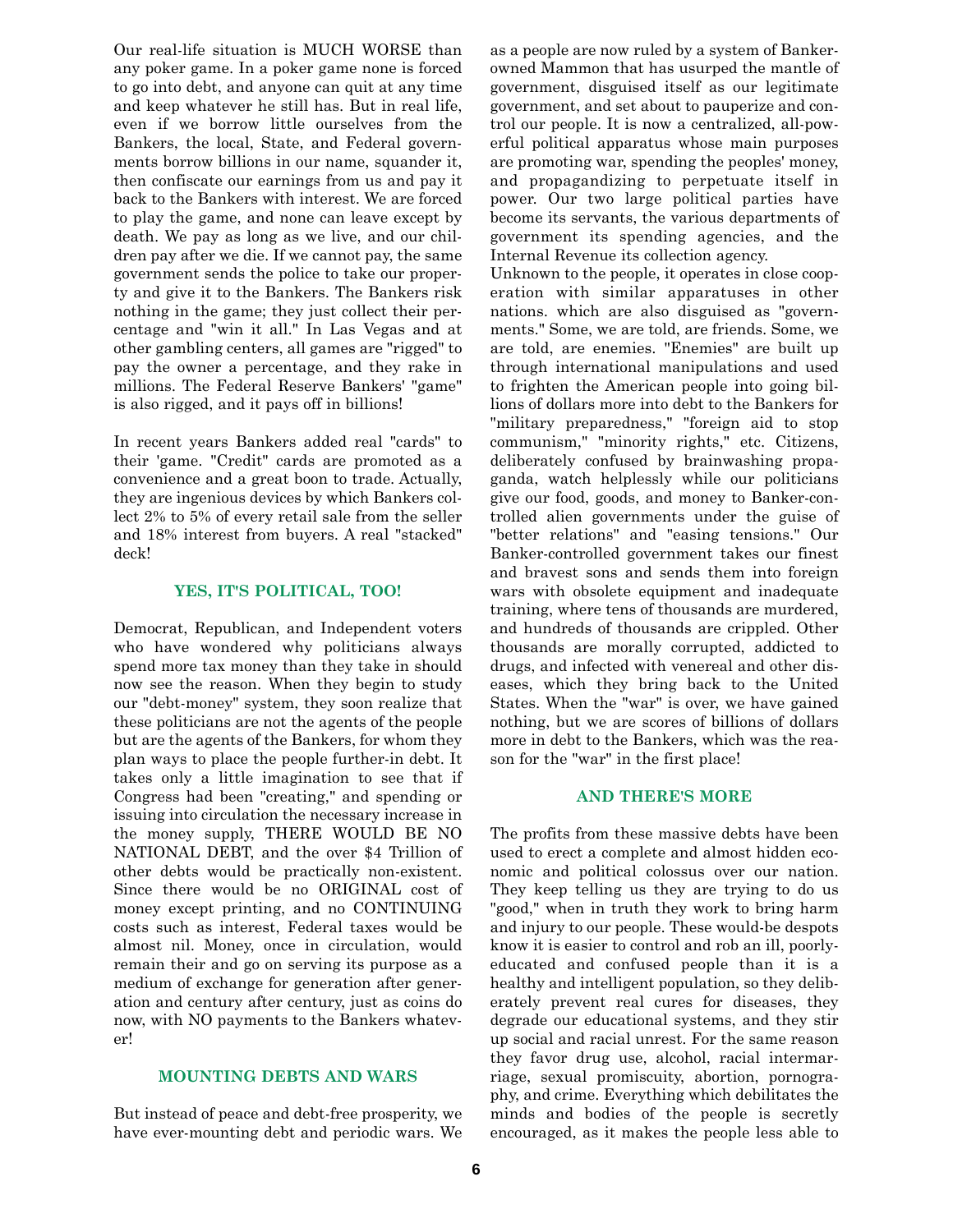oppose them or even to understand what is being done to them.

Family, morals, love of Country, the Christian religion, all that is honorable is being swept away, while they try to build their new, subservient man. Our new "rulers" are trying to change our whole racial, social, religious, and political order, but they will not change the debtmoney economic system by which they rob and rule. Our people have become tenants and "debtslaves" to the Bankers and their agents in the land our fathers conquered. It is conquest through the most gigantic fraud and swindle in the history of mankind. And we remind you again: The key to their wealth and power over us is their ability to create "money" out of nothing and lend it to us at interest. If they had not been allowed to do that, they would never have gained secret control of our nation. How true Solomon's words are: "The rich ruleth over the poor, and the borrower is servant to the lender" (Proverbs 22:7).

God Almighty warned in the Bible that one of the curses which would come upon His People for disobeying His Laws was: The stranger that is within thee shall get up above thee very high; and thou shalt come down very low. He shall lend to thee, and thou shalt not lend to him; he shall be the head, and thou shalt be the tail [Deut. 28: 44-45].

Most of the owners of the largest banks in America are of Eastern European ancestry and connected with the Rothschild European banks. Has that warning come to fruition in America?

Let us now consider the correct method of providing the medium of exchange (money) needed by our people.

## **THE CONSTITUTIONAL WAY - EVERY CITIZEN A STOCKHOLDER**

If we would have used the Constitutional way of "creating" the money needed in the nation, the Federal Congress would spend most of its time and study on the issuance and control of an adequate supply of stable money for the people. If an increase of population and production required an increase in the medium of exchange, Congress would authorize the "coining," (i.e., printing) of the determined amount. Some could be used to pay current legitimate expenses of the Federal Government, with the balance paid directly to the citizens. Records for payment would be similar to Social Security records, except a citizen would be recorded at birth, instead of when he first goes to work. Each person on the records as of the date of the Congressional authorization would receive an equal amount just as if he were a stockholder holding one' share. Just think - a payment of only \$20 to each citizen would put \$4 billion of debt-free and interest-free money into circulation.

Such a suggestion always scares the Bankers. Their propagandists will immediately cry, "printing press money." and warn that it would soon be "worthless" and would "cause inflation."

The truth is their immense usury chases on their "created" credit (our debt) is the sole cause of "inflation." All prices on all industry, trade and labor must be raised periodically to pay the ever increasing usury charges. That is the ONLY cause of higher prices, and the money-changers spend millions in propaganda to keep you from realizing that.

The money-creators (Bankers) know that if we ever tried a Constitutional issue of debt-free, interest-free currency, even a limited issue, the benefits would be apparent .immediately. That they must prevent. Abraham Lincoln was the last President to issue such debt-free and interest-free currency (in 1863) and he was assassinated shortly thereafter.

# **NO BANKER'S PLUNDER**

Under a Constitutional system no private banks would exist to rob the people. Government banks under the control of the people's representatives would issue and control all money and credit. They would issue not only actual currency. but could lend limited credit at no interest for the purchase of capital goods, such as homes. A \$60,000 loan would require only \$60,000 repayment, not \$255,931 as it is now. Everyone who supplied materials and labor for the home would get paid just as they do today, but the Bankers would NOT get \$195,931inusury, AND THAT IS WHY THEY RIDICULE AND DESTROY ANY-ONE SUGGESTING GOVERNMENT (CITI-ZENS') MONEY WITHOUT INTEREST AND WITHOUT DEBT.

History tells us of debt-free and interest-free money issued by governments. The American colonies did it in the 1700's and their wealth soon rivaled England and brought restrictions from Parliament, which led to the Revolutionary War. Abraham Lincoln did it in 1863 to help finance the Civil War. He was later assassinated by an agent of the Rothschild Bank. No debt-free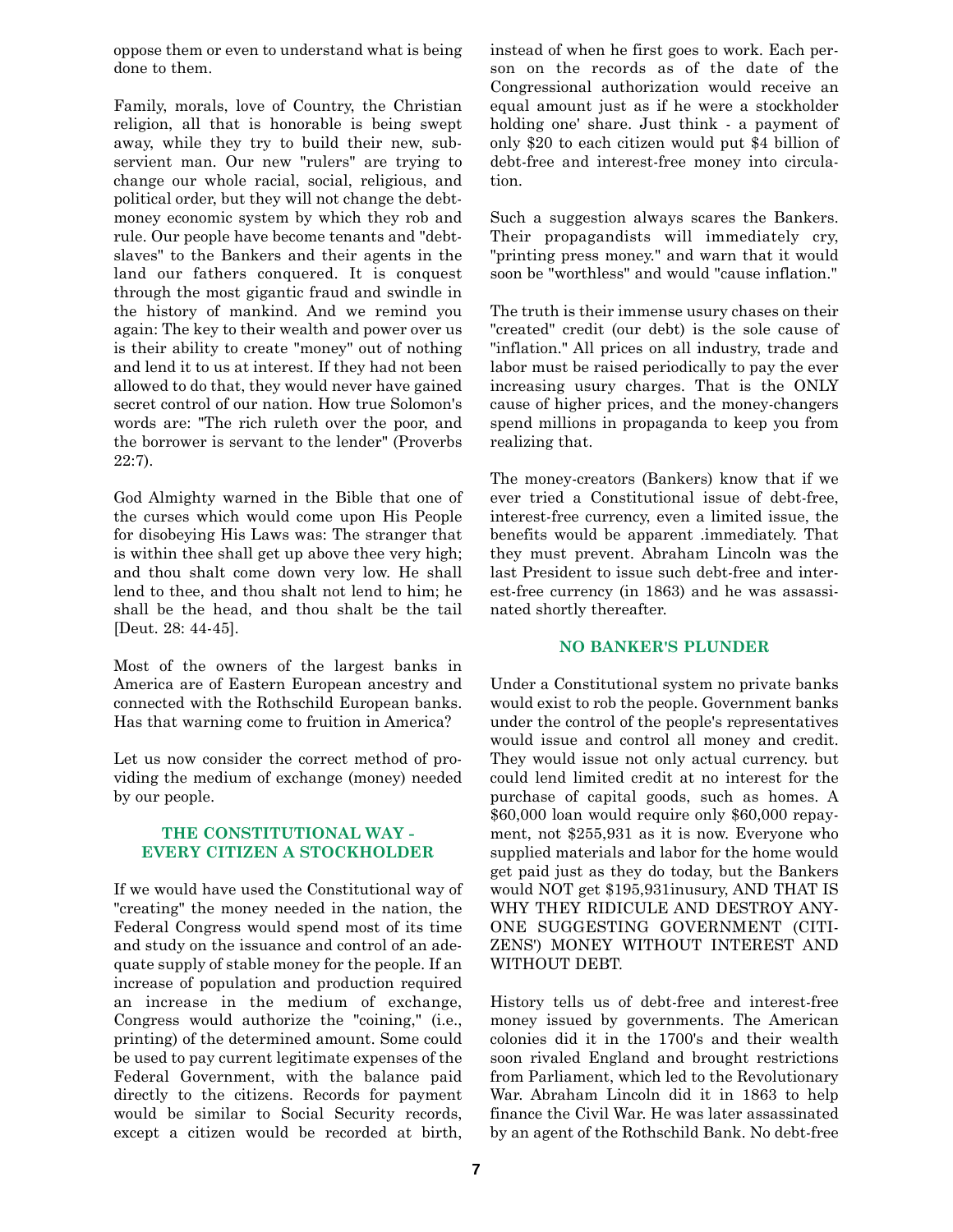or interest-free money has been issued in America since then. Several Arab nations issue interest-free loans to their citizens today. The Saracen Empire for bad interest on money for 1,000 years, and its wealth outshone even Saxon Europe. Mandarin China issued its own money, interest-free and debt-free, and historians and collectors of art today consider those centuries to be China's time of greatest wealth, culture and peace.

Germany issued debt-free and interest-free money from 1935 and on, accounting for its startling rise from the depression to a world power in 5 years. Germany financed its entire government and war operation from 1935 to 1945 without gold and without debt, and it took the whole Capitalist and Communist world to destroy the German power over Europe and bring Europe back under the heel of the Bankers. Such history of money does not even appear in the textbooks of public (government) schools today.

Issuing money which doesn't have to be paid back in interest leaves the money available to use in the exchange of goods and services and its only continuing cost is replacement as the paper wears out. Money is the paper ticket by which such transfers are made and should always be in sufficient quantity to transfer all possible production of the nation to ultimate consumers.

It is as ridiculous for a nation to say to its citizens, "You must consume less because we are short of money," as it would be for an Airline to say "Our p1anes are flying, but we can't take you because we are short of tickets."

#### **STABLE MONEY**

Money, issued in such a way, would derive its value in exchange from the fact that it had come from the highest legal source in the nation and would be declared to be legal to pay all public and private debts. Issued by a sovereign nation, not in danger of collapse, it would need no gold or silver or other so-called "precious" metals to back it. As history shows, the stability and responsibility of the government issuing it is the deciding factor in the acceptance of that government's currency - not gold, silver, or iron buried in some hole in the ground. Proof is America's currency today. Our gold and silver are practically gone, but our currency is accepted. But if the government was about to collapse, our currency would be worthless. Also, money issued through the peoples' legitimate government would not be under the control of a privately owned corporation whose individual owners benefit by causing the money amount and value to fluctuate and the people to go into debt.

Under the present debt-usury system, the extra burden of usury forces workers and businesses to demand more money for the work and goods to pay their ever-increasing debts and taxes. This increase in prices and wages is called "inflation." Bankers, politicians and "economists" blame it on everything but the real cause, which is the usury levied on money and debt by the Bankers. This "inflation" benefits the money-lenders, since it wipes out savings of one generation so they cannot finance or help the next generation, who must then borrow from the money-lenders, and pay a large part of their life's labor to the usurer.

With an adequate supply of interest-free money, little borrowing would be required and prices would be established by people and goods, not by debts and usury.

#### **CITIZEN CONTROL**

If the Federal Congress failed to act, or acted wrongly, in the supply of money, the citizens would use the ballot or recall petition to replace those who prevented correct action with others whom the people believe would pursue a better money policy. Since the creation of money and its issuance in sufficient quantity would be one of the few functions of Congress, the voter could decide on a candidate by his stand on money, instead of the hundreds of lesser, and deliberately confusing, subjects which are presented to us today. And since money is, and would remain, a national function, local differences or local factions would not be able to sway the people from the nation's (citizens') interest. All other problems, except the nation's defense, would be taken care of in the State, County, or City governments where they are best handled and most easily corrected.

An adequate national defense would be provided by the same citizen-controlled Congress, and there would be no Bankers behind the scenes, bribing politicians to give \$200 billion of American military equipment to other nations, disarming us, while alien nations prepare to attack and invade the United States of America.

### **A DEBT-FREE AMERICA**

With debt-free and interest-free money, there would be no high and confiscatory taxation, our homes would be mortgage free with no \$10,000 a-year payments to the Bankers, nor would they get \$1,000 to \$2,500 per year from every automobile on our roads. We would need no "easy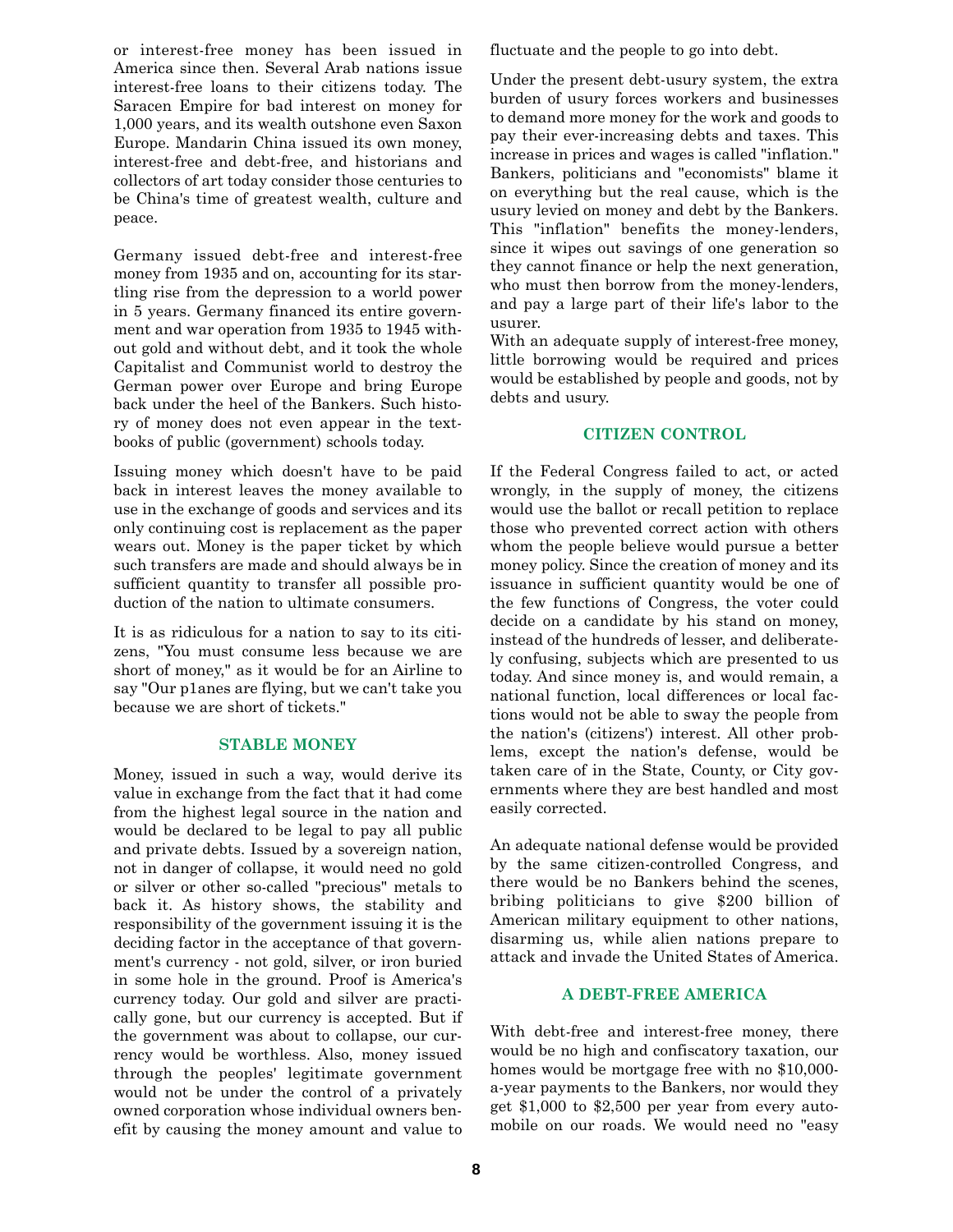payment" plans, "revolving" charge accounts, loans to pay medical or hospital bills, loans to pay taxes, loans to pay for burials, loans to pay loans, nor any of the thousand and one usurybearing loans which now suck the life-blood of American families. There would be no unemployment, divorces caused by debt, destitute old people, or mounting crime, and even the socalled "deprived" classes would be deprived of neither job nor money to buy the necessities of life.

Criminals could not become politicians, nor would politicians become criminals in the pay of the Money-lenders. Our officials, at all government levels, would be working for the people instead of devising means to spend more money to place us further in debt to the Bankers. We would get out of the entangling foreign alliances that have engulfed us in four major wars and scores of minor wars since the Federal Reserve Act was passed, alliances which are now used to prevent America from preparing her own defense in the face of mounting danger from alien powers.

A debt-free America would mean mothers would not have to work. With mother at home, juvenile delinquency would decrease rapidly. The elimination of the usury and debt would be the equivalent of a 50% raise in the purchasing power of every worker. With this cancellation of all debts, the return to the people of all the property and wealth the parasitic Bankers and their quasilegal agents have stolen by usury and fraud, and the ending of their theft of \$300 Billion (or more) every year from the people, America would be prosperous and powerful beyond the wildest dreams of its citizens today. And we would be at peace! (For a Bible example of cancellation of debts to money lenders and restoration of property and money to the people, read Nehemiah 5: 1-13.)

## **WHY YOU HAVEN'T KNOWN**

We realize this small, and necessarily incomplete, article on money may be charged with oversimplification. Some may say that if it is that simple the people would have known about it, and it could not have happened. But this MONEY-LENDERS' consPIRACY is as old as Babylon, and even in America it dates far back before the year 1913. Actually, 1913 may be considered the year in which their previous plans came to fruition, and the way opened for complete economic conquest of our people. The consPIRACY is old enough in America so that its agents have been, for many years, in positions such as newspaper publishers, editors, columnists, church ministers, university presidents, professors, textbook writers, labor union leaders, movie makers, radio and TV commentators, politicians from school board members to U.S. presidents, and many others.

## **CONTROLLED NEWS AND INFORMATION**

These agents control the information available to our people. They manipulate public opinion, elect whom they will locally and nationally, and never expose the crooked money system. They promote school bonds, municipal bonds, expensive and detrimental farm programs, "urban renewal," foreign aid, and many other schemes which will put the people more into debt to the Bankers. Thoughtful citizens wonder why billions are spent on one program and billions on another which may duplicate it or even nullify it, such as paying some farmers not to raise crops, while at the same time building dams or canals to irrigate more farm land. Crazy or stupid? Neither. The goal is more debt. Thousand of government-sponsored ways to waste money go on continually. Most make no sense, but they are never exposed for what they really are, builders of "billions for the bankers and debts for the people."

So-called "economic experts" write syndicated columns in hundreds of newspapers, craftily designed to prevent the people from learning the simple truth about our money system. Commentators on radio and TV, preachers, educators, and politicians blame the people as wasteful, lazy, or, spend-thrift, and blame the workers, and consumers for the increase in debts and the inflation of prices, when they know the cause is the debt-money system itself. Our people are literally drowned in charges and countercharges designed to confuse them and keep them from understanding the unconstitutional and evil money-system that is so efficiently and silently robbing the farmers, the workers, and the businessmen of the fruits of their labors and of their freedoms.

When some few Patriotic people or organizations who know the truth begin to expose them or try to stop any of their mad schemes, they are ridiculed and smeared as "right-wing extremists," "super-patriots," "ultra-rightists," "bigots," "racists," even "fascists" and "anti-Semites." Any name is used which will cause them to shut up or will at least stop other people from listening to the warning they are giving. Articles and books such as you are now reading are kept out of schools, libraries, and book stores.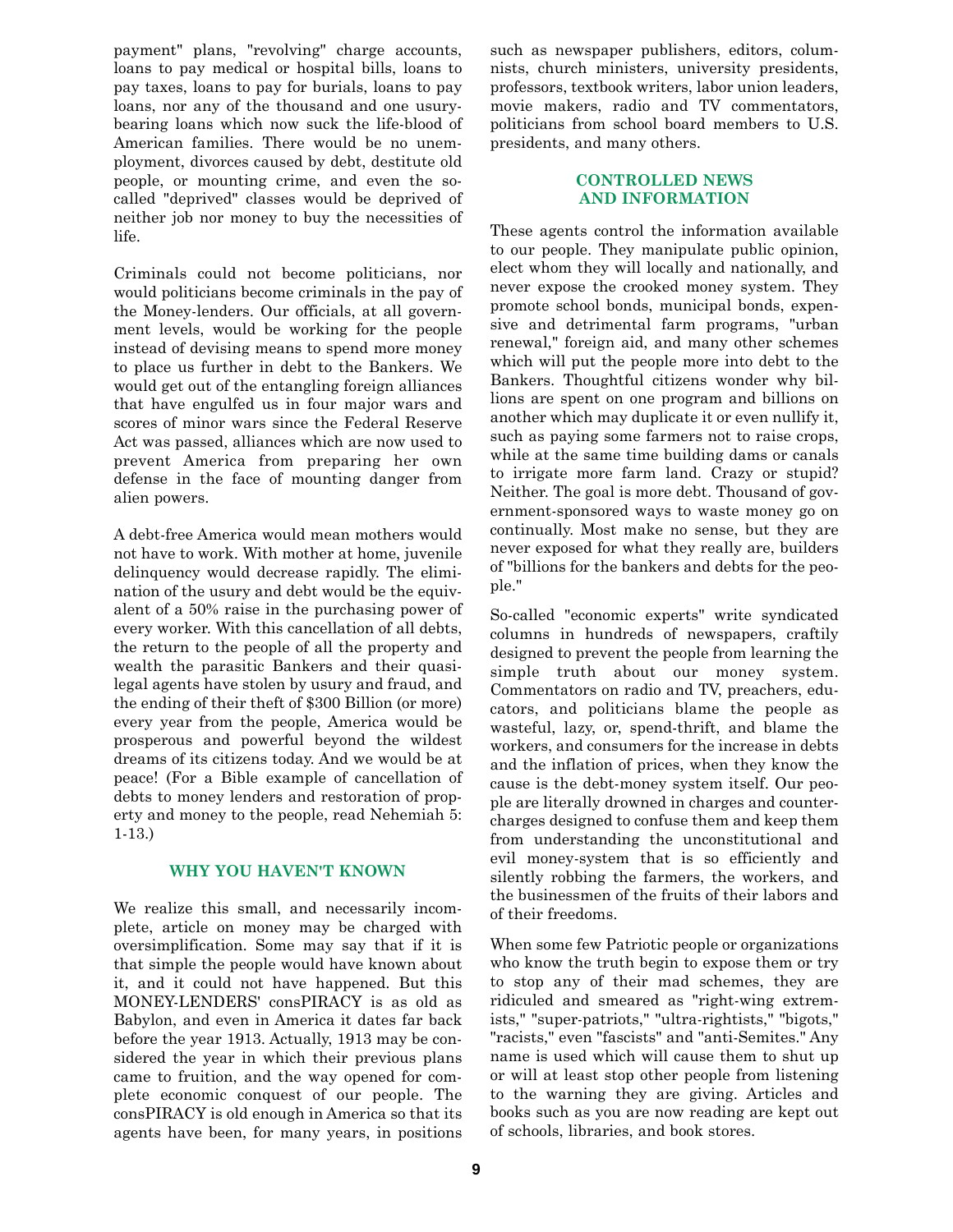Some, who are especially vocal in their exposure of the treason against our people, are harassed by government agencies such as the EPA, OSHA, the IRS, and others, causing them financial loss or bankruptcy. Using the above methods, they have been completely successful in preventing most Americans from learning the things you have read in this pamphlet. However, in spite of their control of information, they realize many citizens are learning the truth. Therefore, to prevent violence or armed resistance to their plunder of America, they plan to register all firearms and eventually to disarm all citizens. They have to eliminate most guns, except those in the hands of their government police and army.

#### **TELL THE PEOPLE**

The "almost hidden" conspirators in politics, religion, education, entertainment, and the news media are working for a Banker-owned United States in a Banker-owned world under a Banker-owned World Governments!

Love of Country, compassion for your Race, and concern for your children should make you deeply interested in this, America's greatest problem, for our generation has not suffered under the "yoke" as the coming generations will. Usury and taxes will continue to take a larger and larger part of the annual earnings of the people and put them into the pockets of the Bankers and their political Agents. Increasing "government" regulations will prevent citizen protest and opposition to their control. Is it possible that your grandchildren will own neither home nor car', but will live in "governmentowned" apartments and ride to work in "government-owned" buses (both paying usury to the Bankers), AND BE ALLOWED TO KEEP JUST ENOUGH OF THEIR EARNINGS TO BUY A MINIMUM OF FOOD AND CLOTHING while their Rulers wallow in luxury? In Asia and eastern Europe it is called "communism;" in America it is called "Democracy" and "Capitalism."

America will not shake off her Banker-controlled dictatorship as long as the people are ignorant of the hidden controllers. International financiers, who control most of the governments of the nations, and most sources of information, seem to have us completely within their grasp. They are afraid of only one thing: an awakened Patriotic Citizenry, armed with the truth, and with a trust, in Almighty God for deliverance. This pamphlet has given you the truth about their iniquitous system. What you do with it is in your hands, as in the hands of Divine Providence. "The fear of man bringeth a snare; but whoso putteth his trust in the Lord shall be safe (Proverbs 29: 25).

May Jesus Christ both enlighten and have mercy on America

## **AUDIT THE FEDERAL RESERVE SYSTEM?**

The Federal Reserve has never been audited by the government since it took over our money and credit in 1913. In 1975 a bill, H.R. 4316, to require an audit was introduced in Congress.

During the April, 1975 hearings, this author submitted a statement favoring the audit, as did many others. Due to pressure from the money controllers, it was not passed. No audit of the Fed has ever been made.

## **WHY HAVEN'T THEY TOLD YOU?**

Why haven't they told you about this scandal the greatest fraud in history which has caused Americans and others to spill oceans of blood, pay trillions of dollars interest on fraudulent loans and burden themselves with unnecessary taxes?

Who are "they"? "They" are all of the politicians of the two old parties and elected officials. All "educational" groups like the League of Women Voters, the Heritage Foundation and the American Civil Liberties Union (ACLU). All news services, such as the Associated Press and the United Press International. All daily newspapers, including the New York "Times" and Los Angeles "Times." All weekly "news" magazines, such as "Time" and "Newsweek." All economics and history professors at all colleges and universities. All financial newsletter publishers. All labor leaders. All televangelists, your local minister, priest or rabbi. All of the above and more are hiding the truth from you.

## **WHAT SOME FAMOUS MEN HAVE SAID ABOUT THE MONEY QUESTION**

PRESIDENT THOMAS JEFFERSON: "The system of banking [is] a blot left in all our Constitutions, which, if not covered, will end in their destruction... I sincerely believe that banking institutions are more dangerous than standing armies; and that the principle of spending money to be paid by posterity... is but swindling futurity on a large scale."

PRESIDENT JAMES A. GARFIELD: "Whoever controls the volume of money in any country is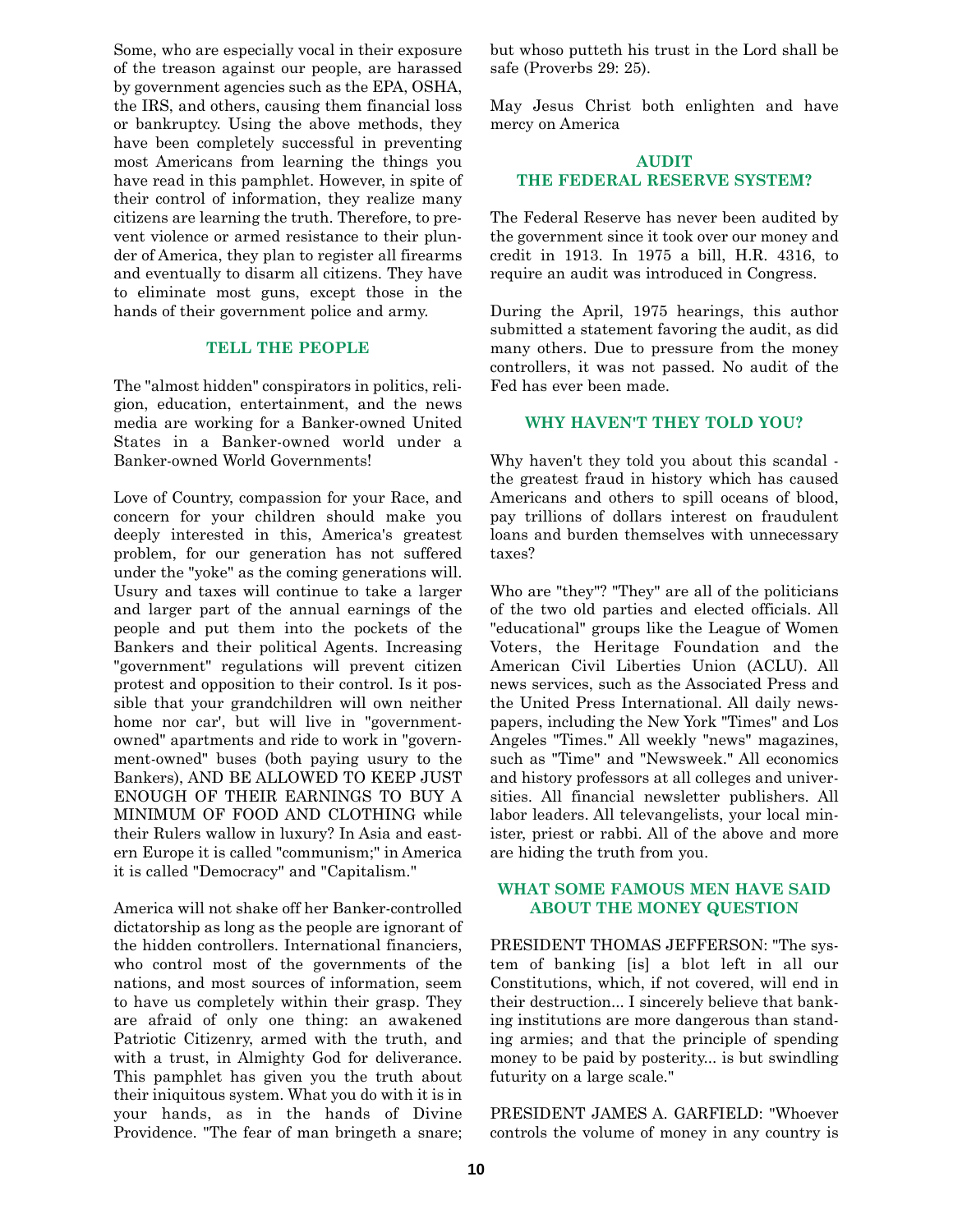absolute master of all industry and commerce".

CONGRESSMAN LOUIS T McFADDEN: "The Federal Reserve(Banks) are one of the most corrupt institutions the world has ever seen. There is not a man within the sound of my voice who does not know that this Nation is run by the International Bankers".

HORACE GREELEY: "While boasting of our noble deeds were careful to conceal the ugly fact that by an iniquitous money system we have nationalized a system of oppression which, though more refined, is not less cruel than the old system of chattel slavery.

THOMAS A. EDISON: "People who will not turn a shovel full of dirt on the project (Muscle Shoals Dam) nor contribute a pound of material, will collect more money from the United States than will the People who supply all the material and do all the work. This is the terrible thing about interest ...But here is the point: If the Nation can issue a dollar bond it can issue a dollar bill. The element that makes the bond good makes the bill good also. The difference between the bond and the bill is that the bond lets the money broker collect twice the amount of the bond and an additional 20%. Whereas the currency, the honest sort provided by the Constitution pays nobody but those who contribute in some useful way. It is absurd to say our Country can issue bonds and cannot issue currency. Both are promises to pay, but one fattens the usurer and the other helps the People. If the currency issued by the People were no good, then the bonds would be no good, either. It is a terrible situation when the Government, to insure the National Wealth, must go in debt and submit to ruinous interest charges at the hands of men who control the fictitious value of gold. Interest is the invention of Satan".

PRESIDENT WOODROW WILSON: "A great industrial Nation is controlled by its system of credit. Our system of credit is concentrated. The growth of the Nation and all our activities are in the hands of a few men. We have come to be one of the worst ruled, one of the most completely controlled and dominated Governments in the world - no longer a Government of free opinion no longer a Government by conviction and vote of the majority, but a Government by the opinion and duress of small groups of dominant men". (Just before he died, Wilson is reported to have stated to friends that he had been "deceived" and that "I have betrayed my Country". He referred to the Federal Reserve Act passed during his Presidency.)

SIR JOSIAH STAMP,(President of the Bank of England in the 1920's, the second richest man in Britain): "Banking was conceived in iniquity and was born in sin. The Bankers own the earth. Take it away from them, but leave them the power to create deposits, and with the flick of the pen they will create enough deposits to buy it back again. However, take it away from them, and all the great fortunes like mine will disappear and they ought to disappear, for this would be a happier and better world to live in. But, if you wish to remain the slaves of Bankers and pay the cost of your own slavery, let them continue to create deposits".

MAJOR L .L. B. ANGUS: "The modern Banking system manufactures money out of nothing. The process is perhaps the most astounding piece of sleight of hand that was ever invented. Banks can in fact inflate, mint and unmint the modern ledger-entry currency".

RALPH M. HAWTREY (Former Secretary of the British Treasury): "Banks lend by creating credit. They create the means of payment out of nothing".

ROBERT H HEMPHILL (Credit Manager of Federal Reserve Bank, Atlanta, Ga.): "This is a staggering thought. We are completely dependent on the commercial Banks. Someone has to borrow every dollar we have in circulation, cash or credit. If the Banks create ample synthetic money we are prosperous; if not, we starve. We are absolutely without a permanent money system. When one gets a complete grasp of the picture, the tragic absurdity of our hopeless position is almost incredible, but there it is. It is the most important subject intelligent persons can investigate and reflect upon. It is so important that our present civilization may collapse unless it becomes widely understood and the defects remedied very soon".